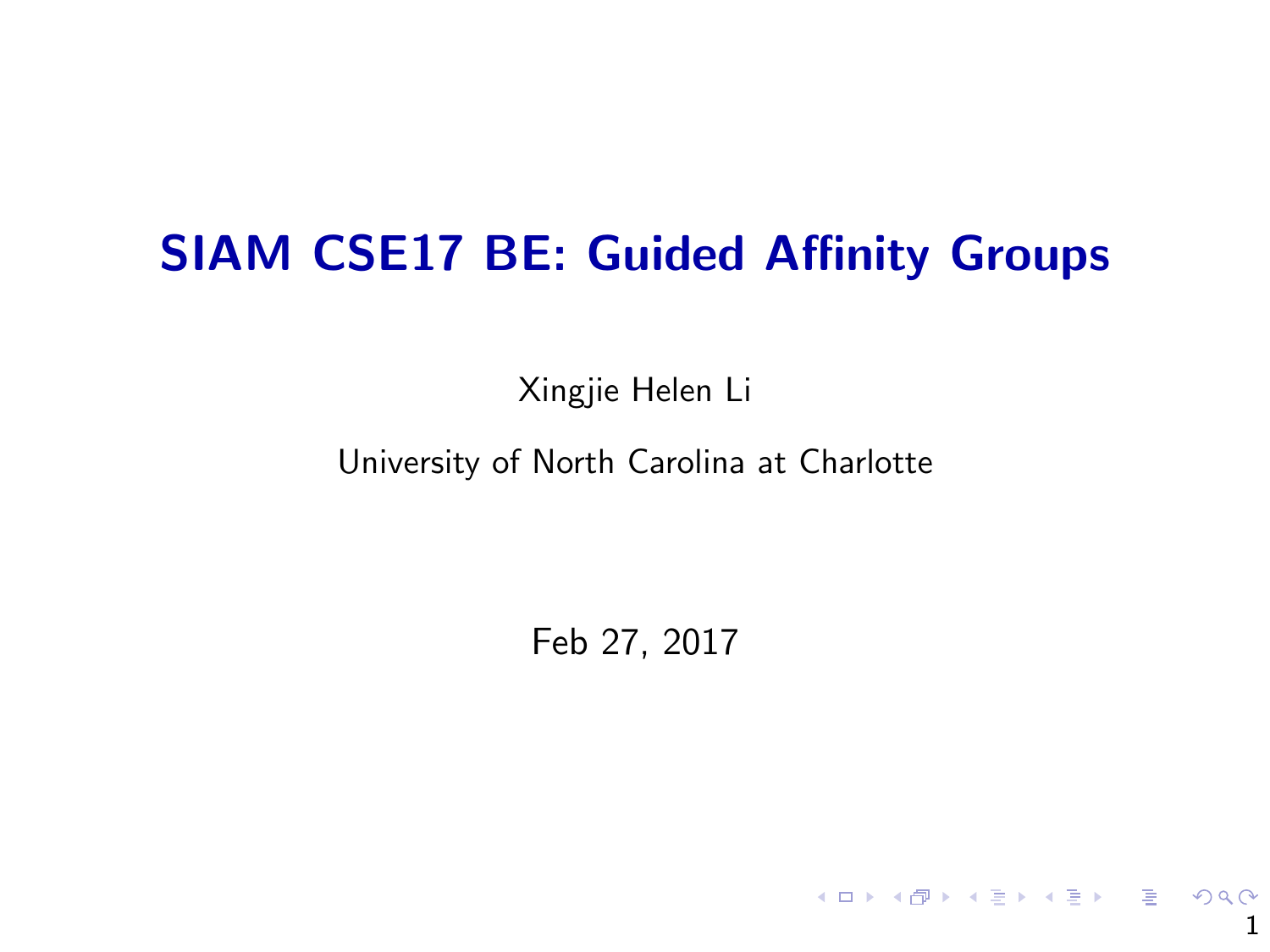# Background of the minisymposium

**1** Session title: MS62 Advanced Modeling and Algorithms in Multiscale Problems Time and location: 4:35 PM - 6:15 PM Room: 202.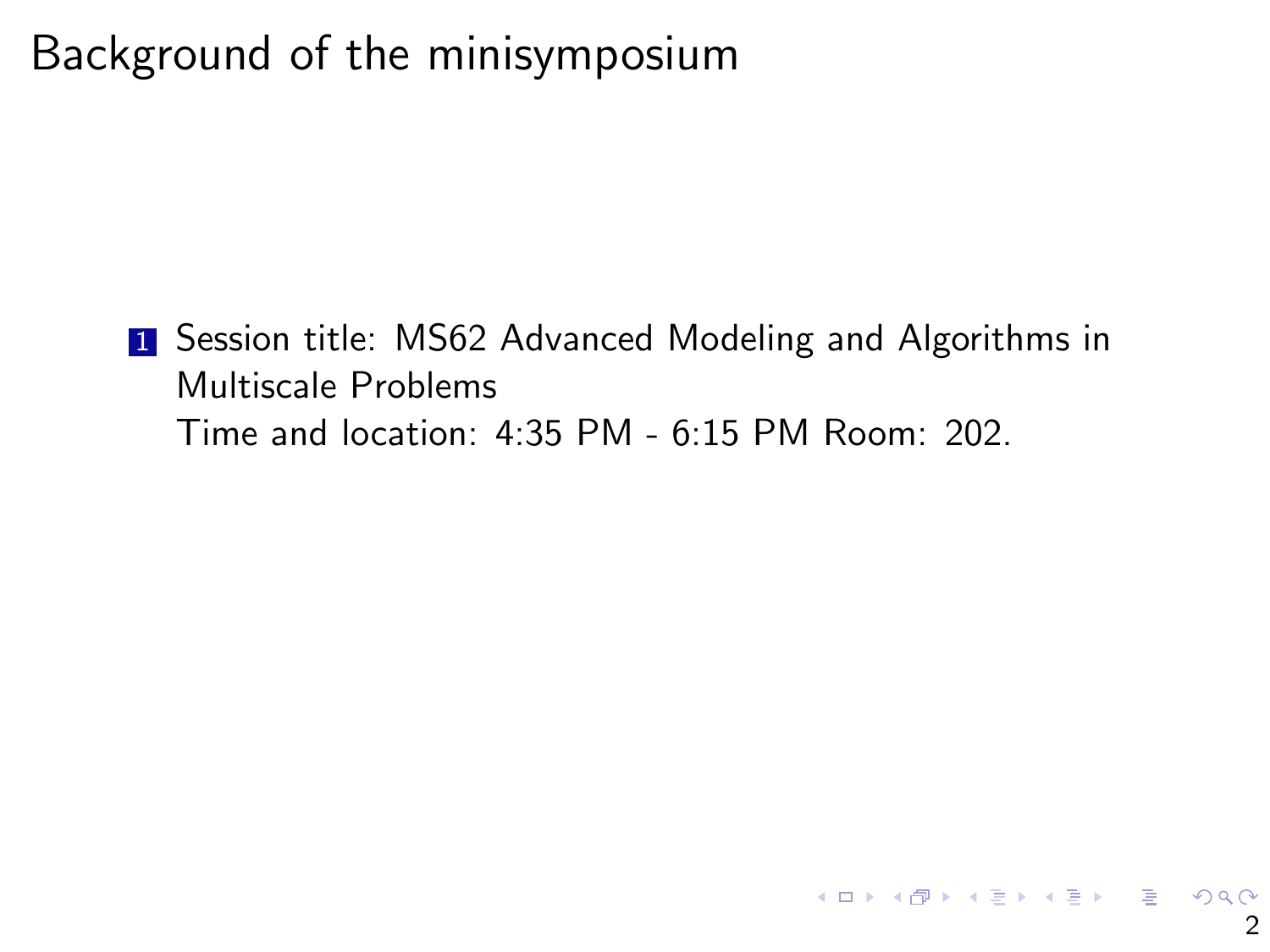# Background of the minisymposium

- **1** Session title: MS62 Advanced Modeling and Algorithms in Multiscale Problems Time and location: 4:35 PM - 6:15 PM Room: 202.
- 2 Topics: multiscale problems, applications and common techniques.

K ロ ▶ K @ ▶ K 할 ▶ K 할 ▶ ( 할 ) 900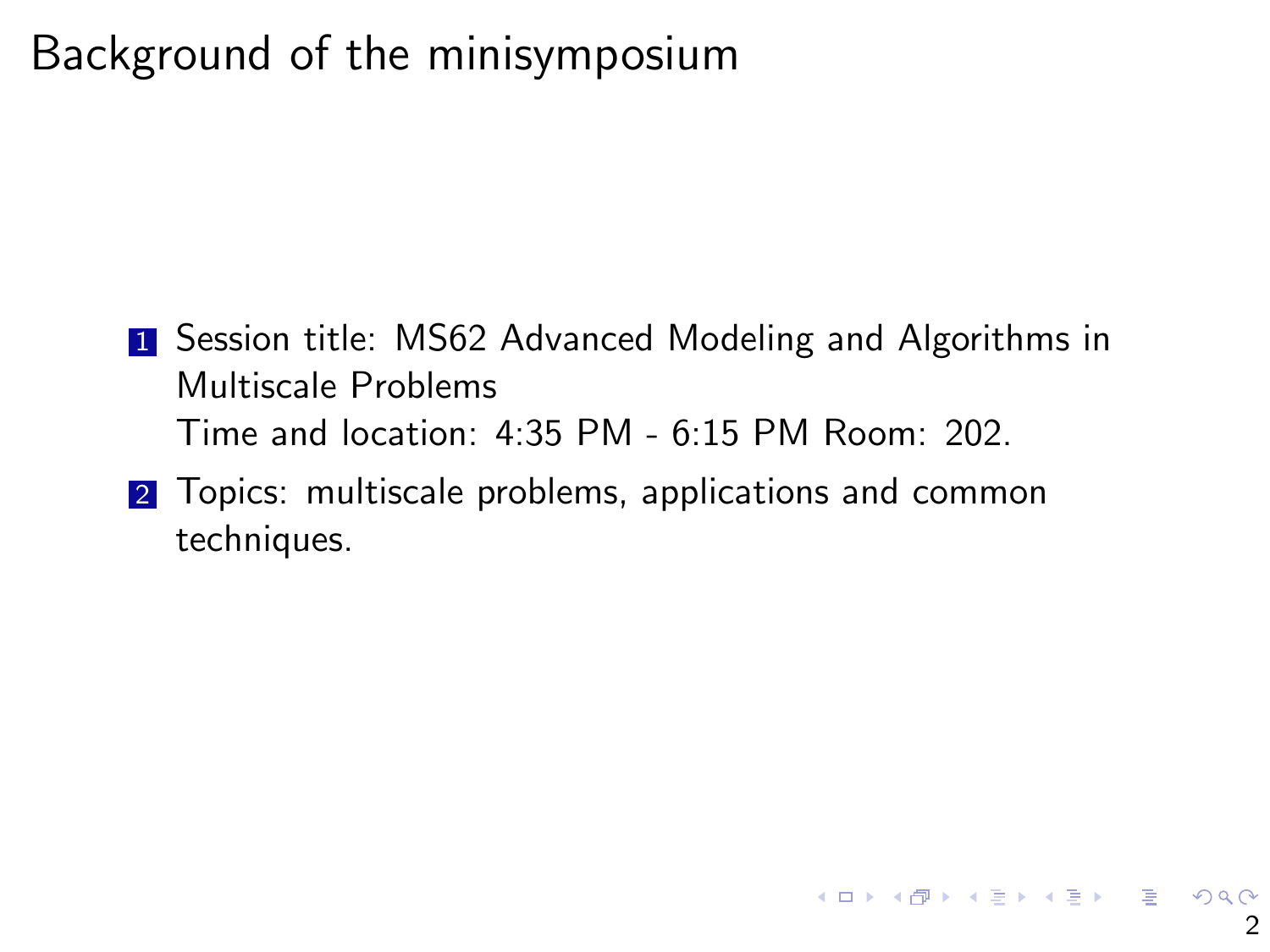# Background of the minisymposium

- **1** Session title: MS62 Advanced Modeling and Algorithms in Multiscale Problems Time and location: 4:35 PM - 6:15 PM Room: 202.
- 2 Topics: multiscale problems, applications and common techniques.
- **3** A short introduction to multiscale problems.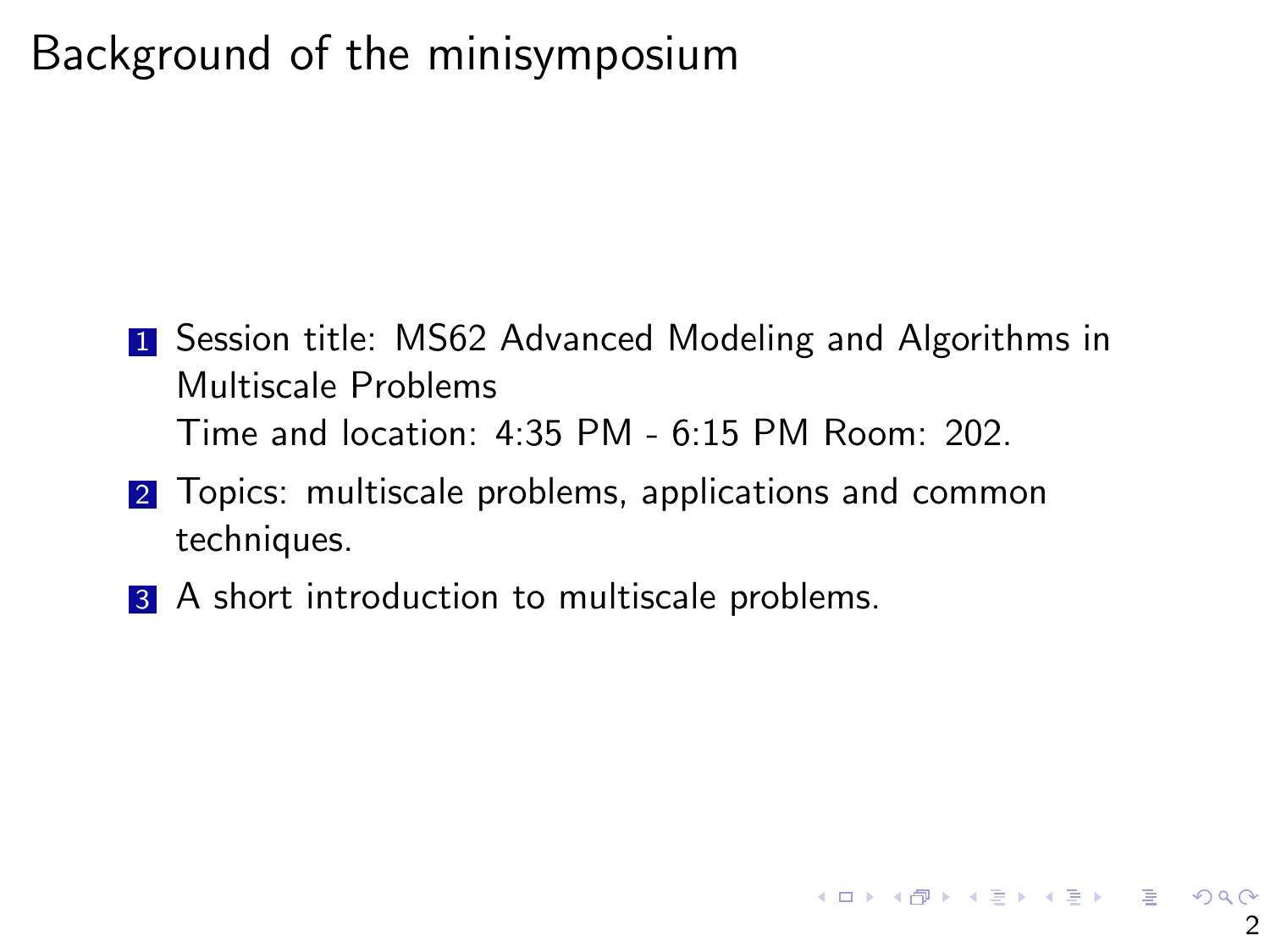**John A. Mitchell, Sandia National Laboratories.** Center for Computing Research Email: jamitch@sandia.gov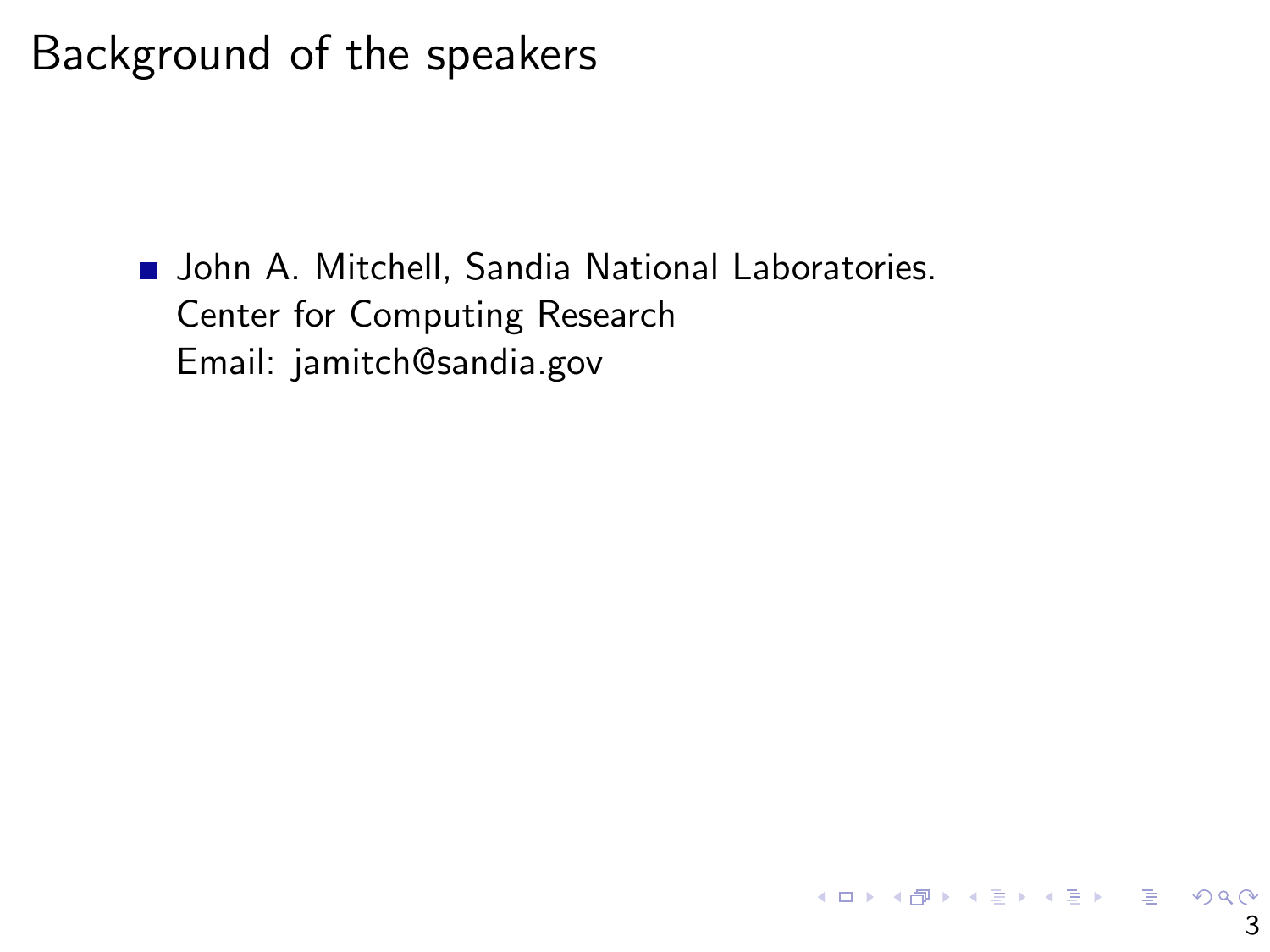**D.** John A. Mitchell, Sandia National Laboratories. Center for Computing Research Email: jamitch@sandia.gov

Research interest: My work is at the confluence of engineering mechanics (especially continuum mechanics), materials science, mathematics, algorithms development, and software implementations. I am especially interested in bridging the gap between engineering and applied mathematics, and demonstrating and/or developing novel solutions and implementations for emerging problems.

K ロ X (日) X (日) X (日) X (日) X (日) X (日) X (日) X (日) X (日) X (日) X (日) X (日)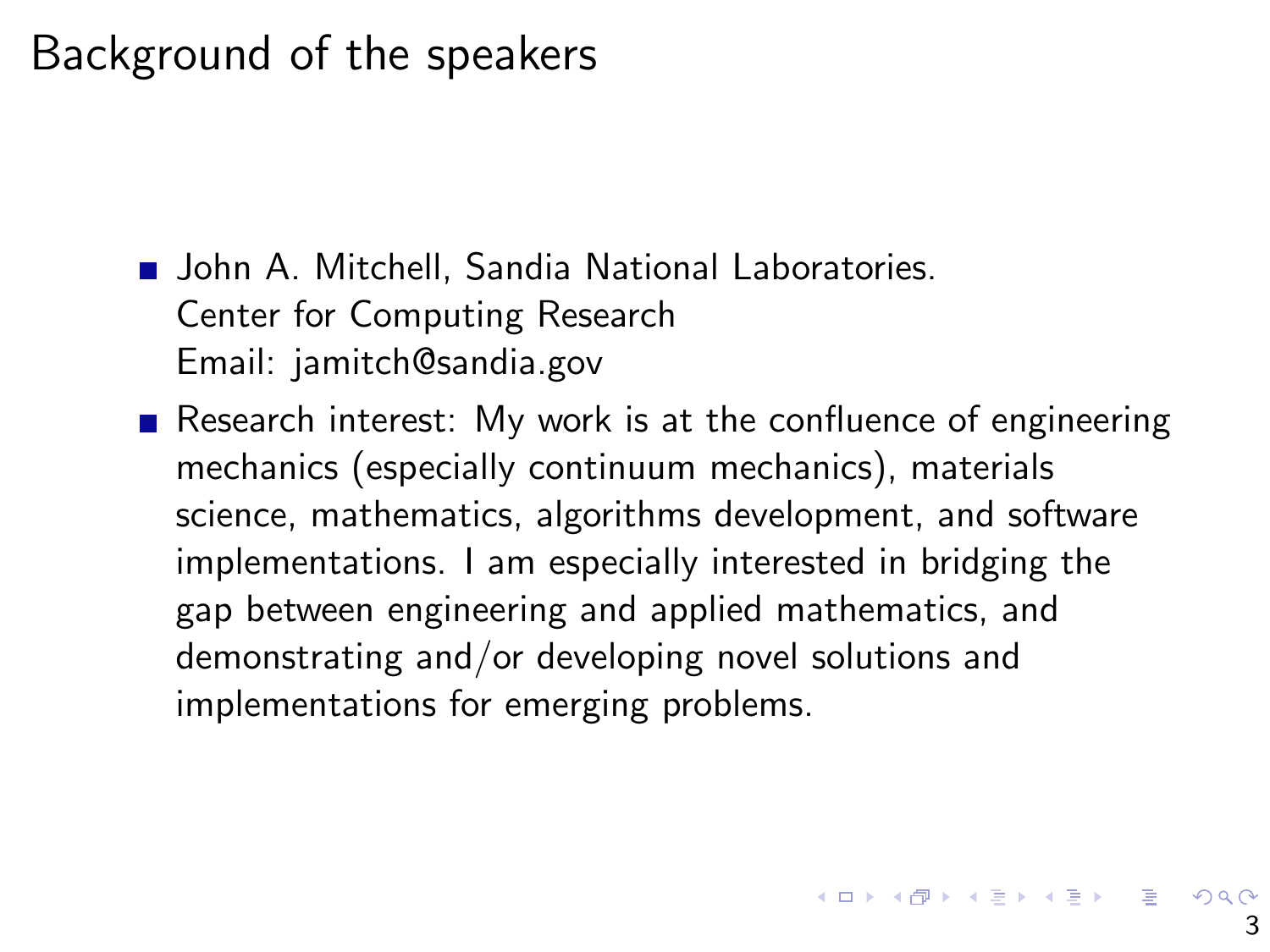■ Yue Yu (Carol), Lehigh University. Department of Mathematics Email: yuy214@lehigh.edu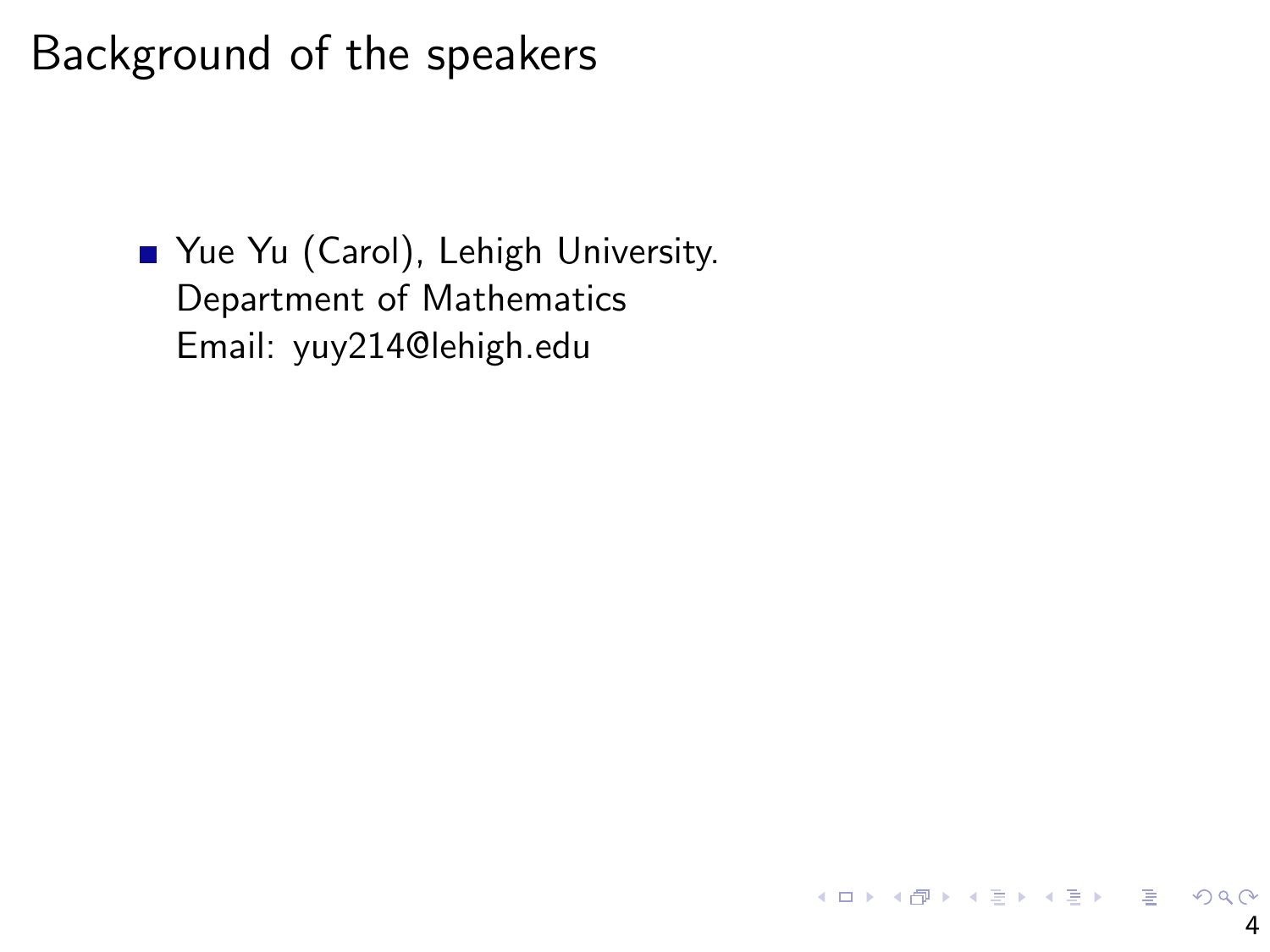■ Yue Yu (Carol), Lehigh University. Department of Mathematics Email: yuy214@lehigh.edu

Research interest: My research concerns topics in the areas of numerical analysis, scientific computing and high performance computing, where I work on the development of novel numerical tools for PDEs with background in science, engineering and biomedicine. I am particularly interested in the design and analysis of efficient and stable numerical schemes for multiscale/multiphysics problems with specific focus on interface mathematical conditions.

4 ロ X 4 団 X 4 ミ X 4 ミ X - ミ X 9 Q Q Q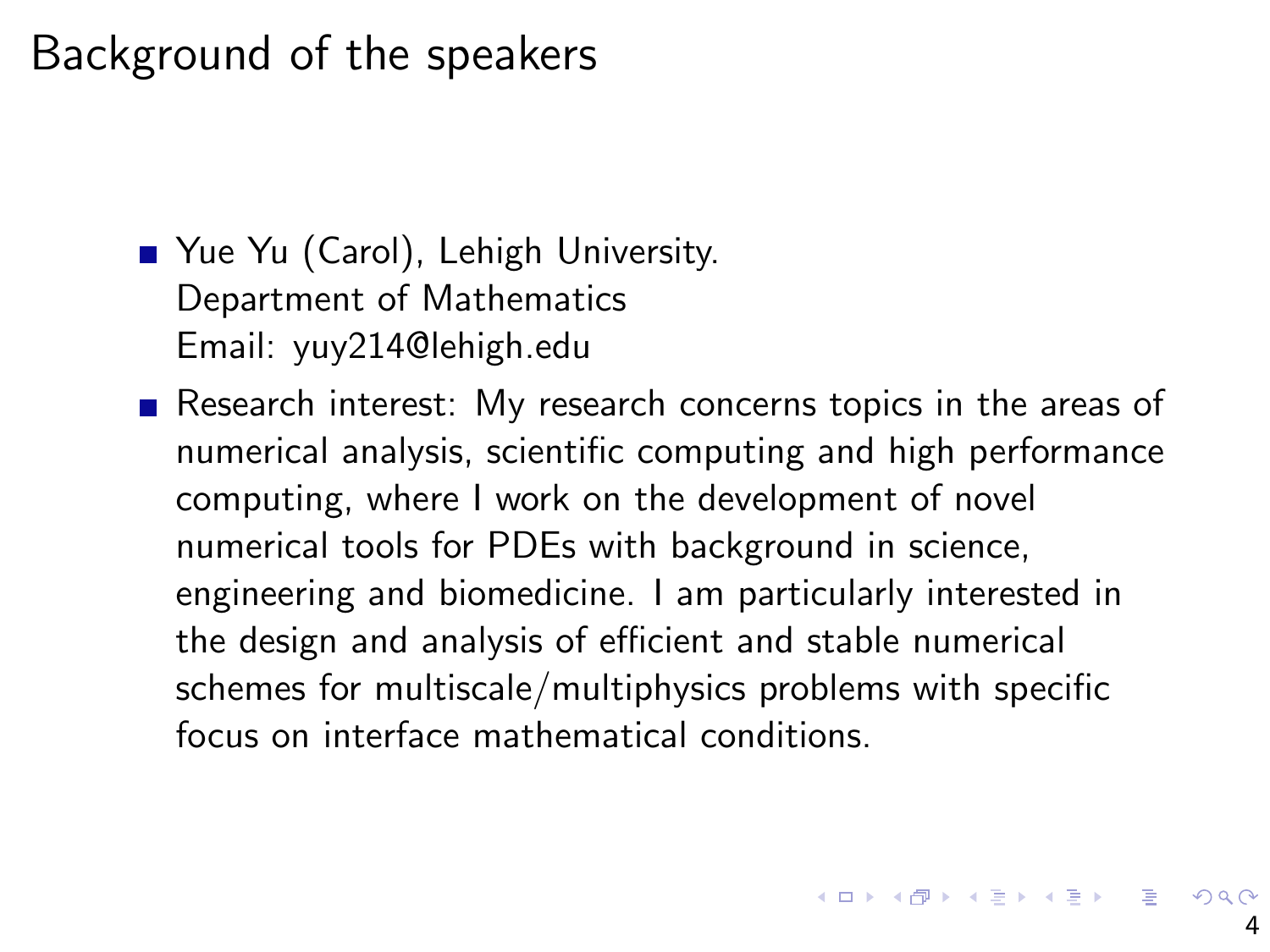Find individual challenges to stay focused and motivated throughout session

- **Understand the problem and applications.**
- **E** Learn extract/evaluate contribution and techniques of the talk: need some preparation.
- Think of one minute brief introduction of yourself and your research interest.
- More...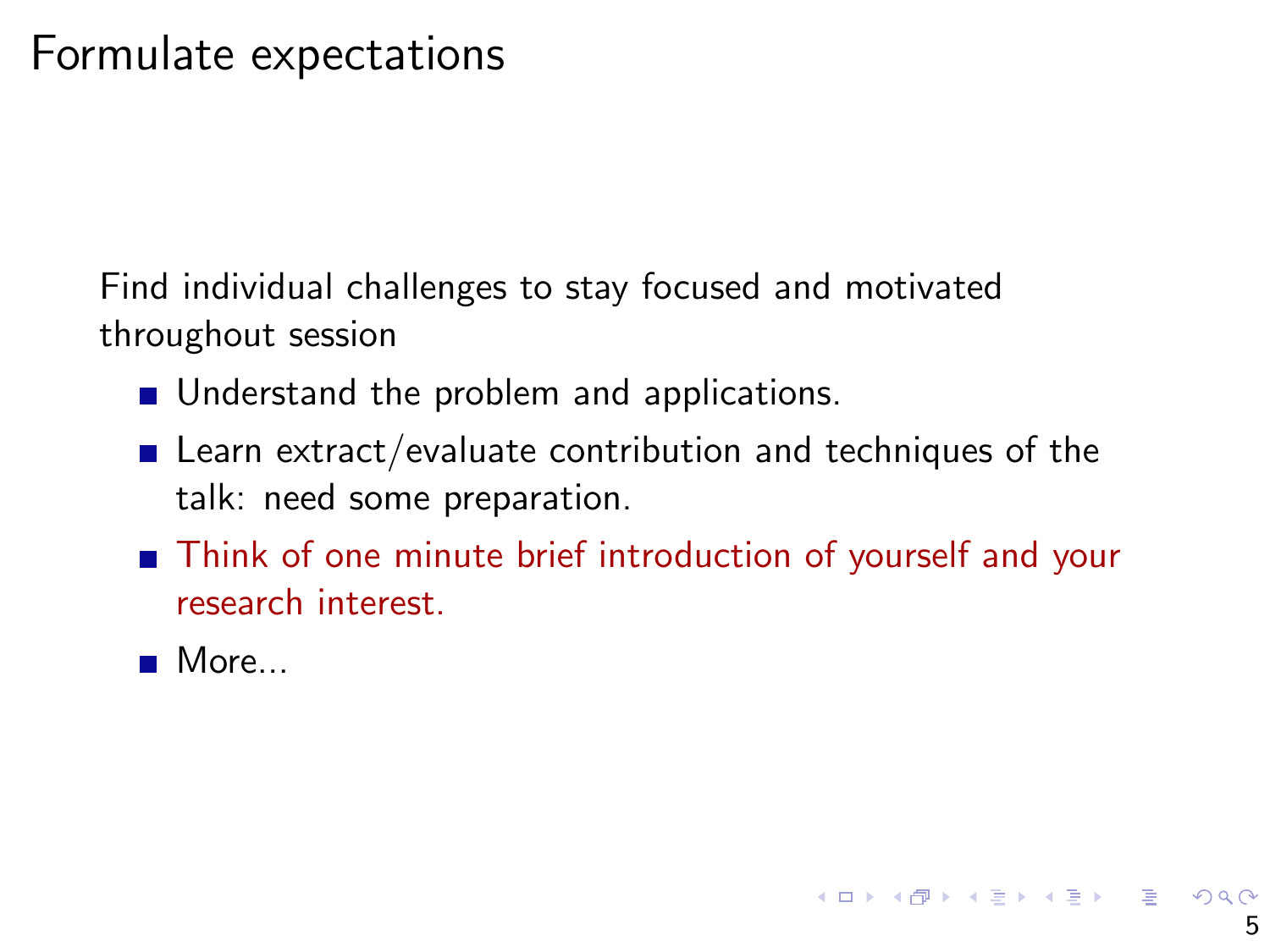## Brief introduction to each talk

**1** Grain Growth Modeling and Novel Data Analytics for Weld Process.

Application: simulate the weld process.

Multiscale problem: evolution of grain growth in microscopic level and distribution of sizes of grain in macroscopic level. Technique: Kinetic Monte Carlo.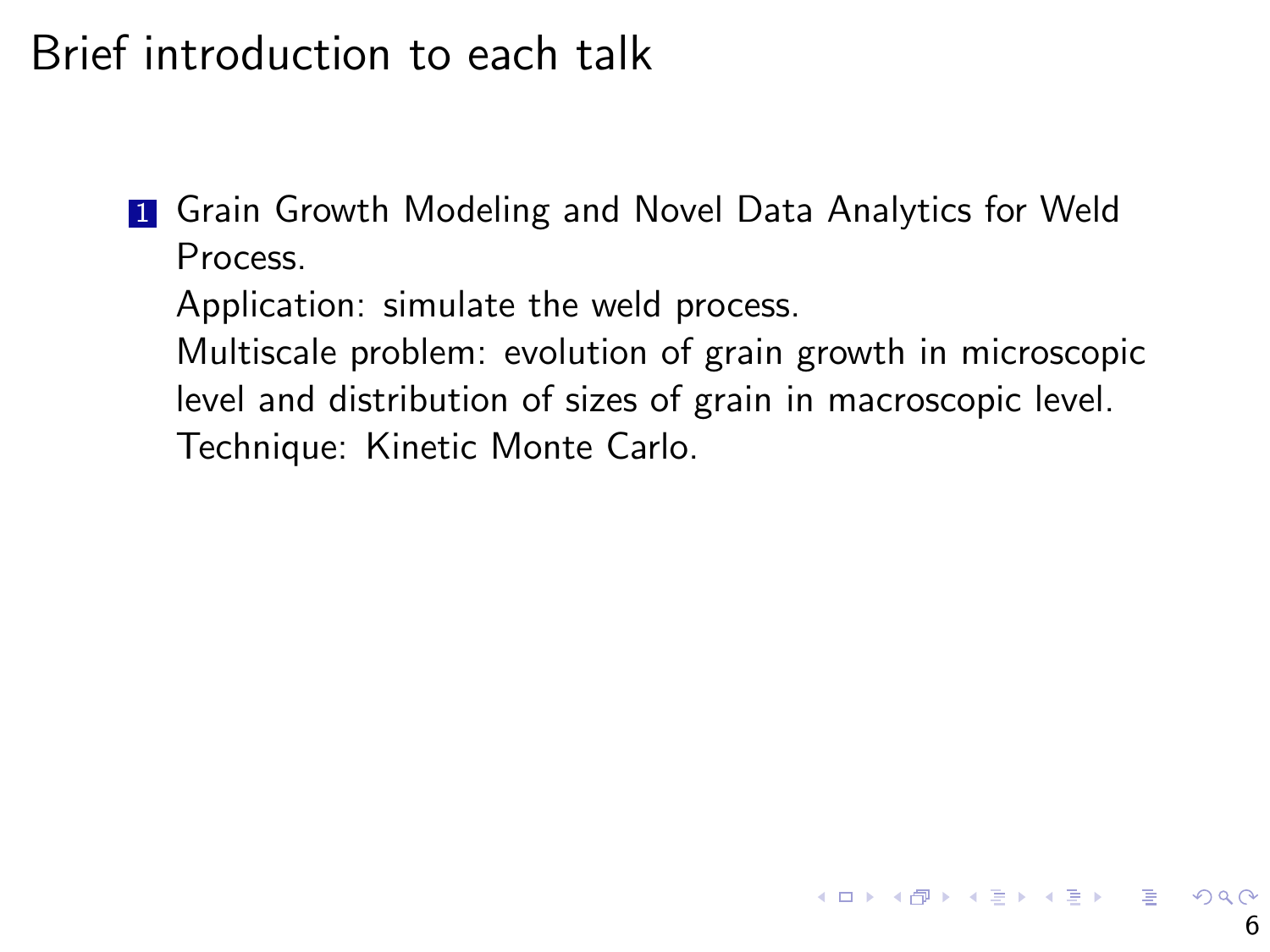## Brief introduction to each talk

**1** Grain Growth Modeling and Novel Data Analytics for Weld Process.

Application: simulate the weld process.

Multiscale problem: evolution of grain growth in microscopic level and distribution of sizes of grain in macroscopic level. Technique: Kinetic Monte Carlo.

2 Concurrent Multiscale Coupling Methods for the Discretized Peridynamic Theory and the Finite Element Method. Application: simulate a plate with a hole. Multiscale problem: neighborhood of hole (defects) needs high resolution, whereas, away from the hole, it needs low resolution.

Technique: domain decomposition and nonlinear mechanics.